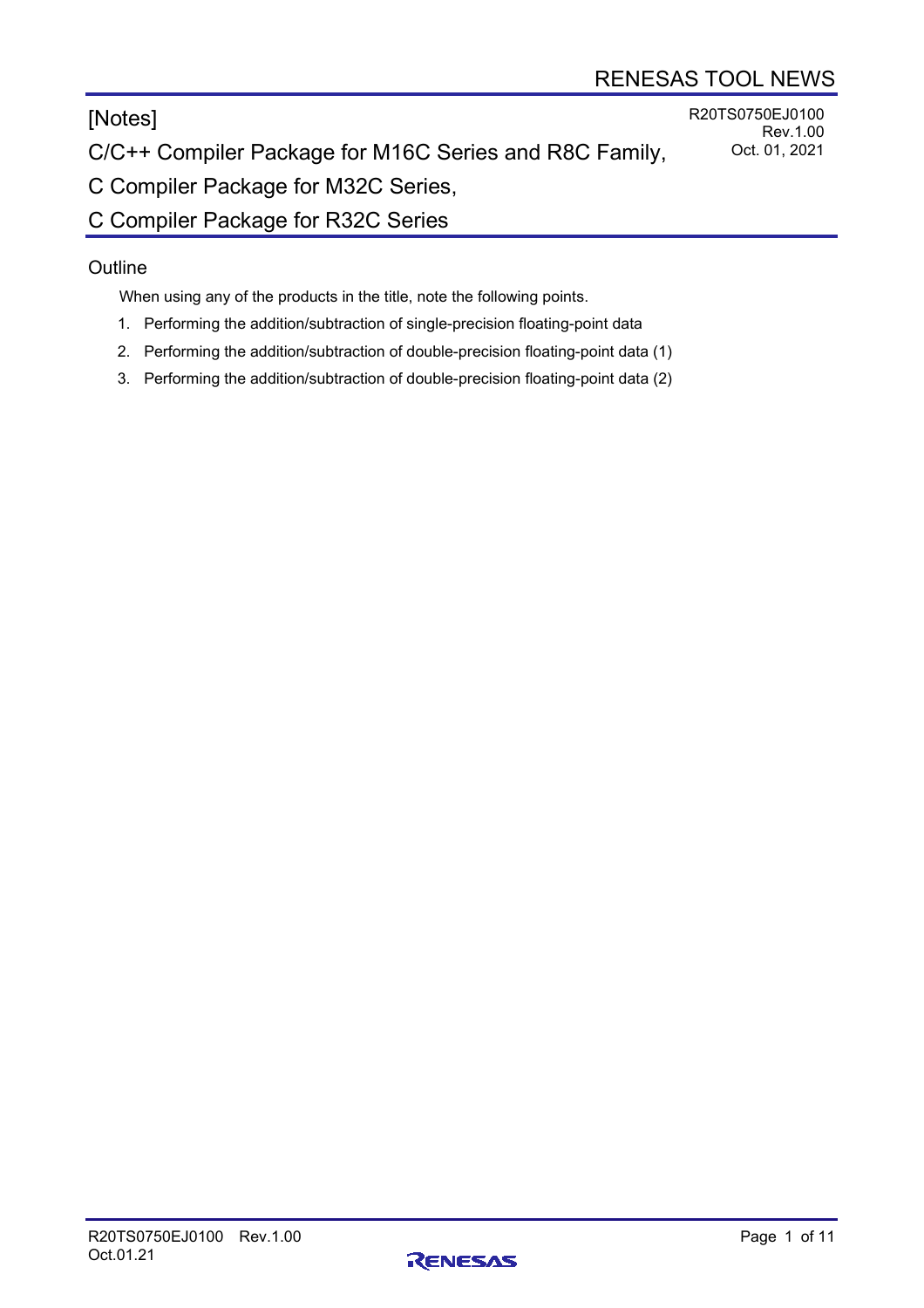# 1. Performing the addition/subtraction of single-precision floating-point data

- 1.1 Applicable Products
- C/C++ Compiler Package for M16C Series and R8C Family V.1.00 Release 1 to V.5.40 Release 00
- C Compiler Package for M32C Series V.1.00 Release 1 to V.5.42 Release 00
- C Compiler Package for R32C Series V.1.01 Release 00 to V.1.02 Release 01

# 1.2 Details

The result of adding/subtracting single-precision floating-point data may become ±1.175494e-38 (the normalized number that can be expressed in the single-precision floating-point format that has a minimum absolute value) under certain conditions. (Note 1)

Note 1: In C Compiler Package for M32C Series, the result may become ±1.175494e-38 or ±0 under certain conditions.

### 1.3 Conditions

The problem may arise if all the conditions from (1) to (3) are met.

- (1) The code that performs the addition/subtraction of single-precision floating-point data is specified.
- (2) The output code for (1) is the call of the runtime library function  $f4$ add or  $f4$ sub.
- (3) When the operation in (1) is expressed as an addition (a+b or b+a), the sign, exponent, and mantissa parts for the applicable products, versions, and options meet the following tables.
- C/C++ Compiler Package for M16C Series and R8C Family V.1.00 Release 1 to V.5.30 Release 02

Either Condition 1 or 2 is met.

| Condition | Sign of   | <b>Exponent part</b> | Mantissa part | <b>Exponent part</b>                                 | Mantissa part |
|-----------|-----------|----------------------|---------------|------------------------------------------------------|---------------|
|           | a and b   | of a                 | of a          | of b                                                 | of b          |
|           | Different | 0x19 to 0xFD         | 0x7FFFFF      | A value one larger<br>than the exponent<br>part of a | 0x000000      |
| 2         | Different | 0x18 to 0xFD         | 0x7FFFFE      | A value one larger<br>than the exponent<br>part of a | 0x000000      |

C/C++ Compiler Package for M16C Series and R8C Family V.5.40 Release 00

| Sign of a and b | Exponent part of a   Mantissa part of a |          | Exponent part of $\mathsf{b}$                        | Mantissa part of b |
|-----------------|-----------------------------------------|----------|------------------------------------------------------|--------------------|
| Different       | $0x19$ to $0xFD$                        | 0x7FFFFF | A value one larger<br>than the exponent<br>part of a | 0x000000           |

C Compiler Package for M32C Series V.1.00 Release 1 to V.5.42 Release 00

| Sign of a and b | Exponent part of a   Mantissa part of a |          | Exponent part of $\mathfrak b$   Mantissa part of $\mathfrak b$ |          |
|-----------------|-----------------------------------------|----------|-----------------------------------------------------------------|----------|
| Different       | $0x19$ to $0xFD$                        | 0x7FFFFF | A value one larger<br>than the exponent<br>part of a            | 0x000000 |

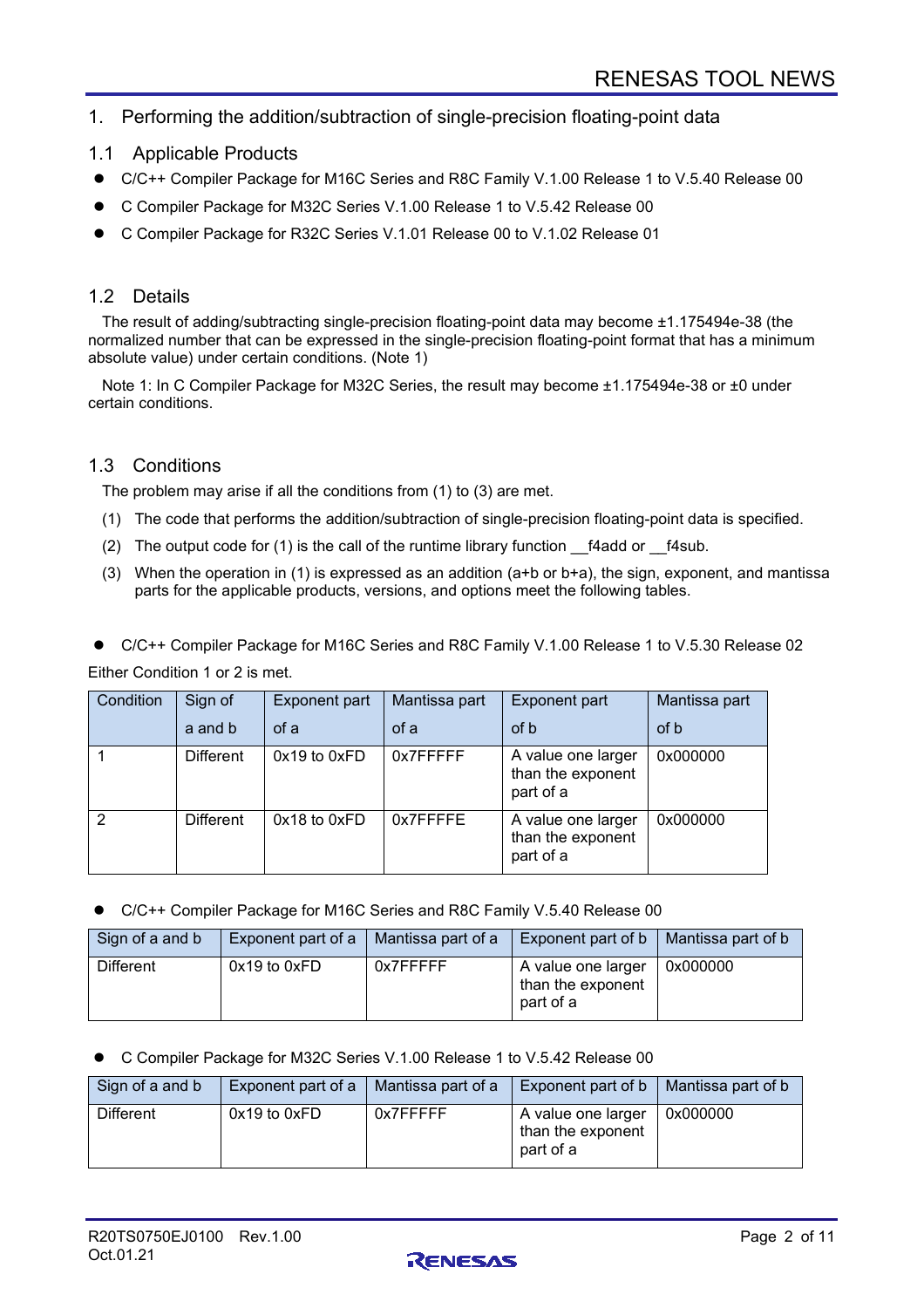When the option -M82 (\*1) or -M90 (\*2) is used, the operation result may become ±0, not ±1.175494e-38.

\*1: Applicable when -M82 is specified in V.5.20 Release 1 or later.

\*2: Applicable when -M90 is specified in V.5.40 Release 00 or later.

C Compiler Package for R32C Series V.1.01 Release 00 to V.1.02 Release 01

| Sign of a and b | Exponent part of a | Mantissa part of a | <b>Exponent part of b</b>                            | Mantissa part of b |
|-----------------|--------------------|--------------------|------------------------------------------------------|--------------------|
| Different       | $0x19$ to $0xFD$   | 0x7FFFFF           | A value one larger<br>than the exponent<br>part of a | 0x000000           |

Applicable when the option -fuse\_FPU is not used.

# 1.4 Example

Below is an example of an occurrence of the problem. The result of the addition/subtraction of float becomes -1.175494e-38, which is different from the expected value.

```
/* tp.c */float a = 127.999992; /* 0x42FFFFFF (3) */
float b = -128; /* 0x43000000 (3)*/float c;
void f1(void) {
 c = a + b; /* (1), (2) */
}
```
# 1.5 Workaround

If you are using C/C++ Compiler Package for M16C Series and R8C Family, use V.5.42 Release 00 or later instead.

If degrading the precision of the operation result is permitted, you can prevent the problem by taking the following measure.

### 1.6 Countermeasure

You can reduce the error in the operation results by changing the values so that condition (3) is not met. The following shows the example in which the low order 2 bits of the mantissa part are masked so that the condition is not met.

```
float a = 127.999992; /* 0x42FFFFFF */float b = -128; / * 0xC3000000 * /float c;
float maskTwoBit(float x) {
  union {
    float flt;
    unsigned long ul;
  } u;
 u.flt = x;
```
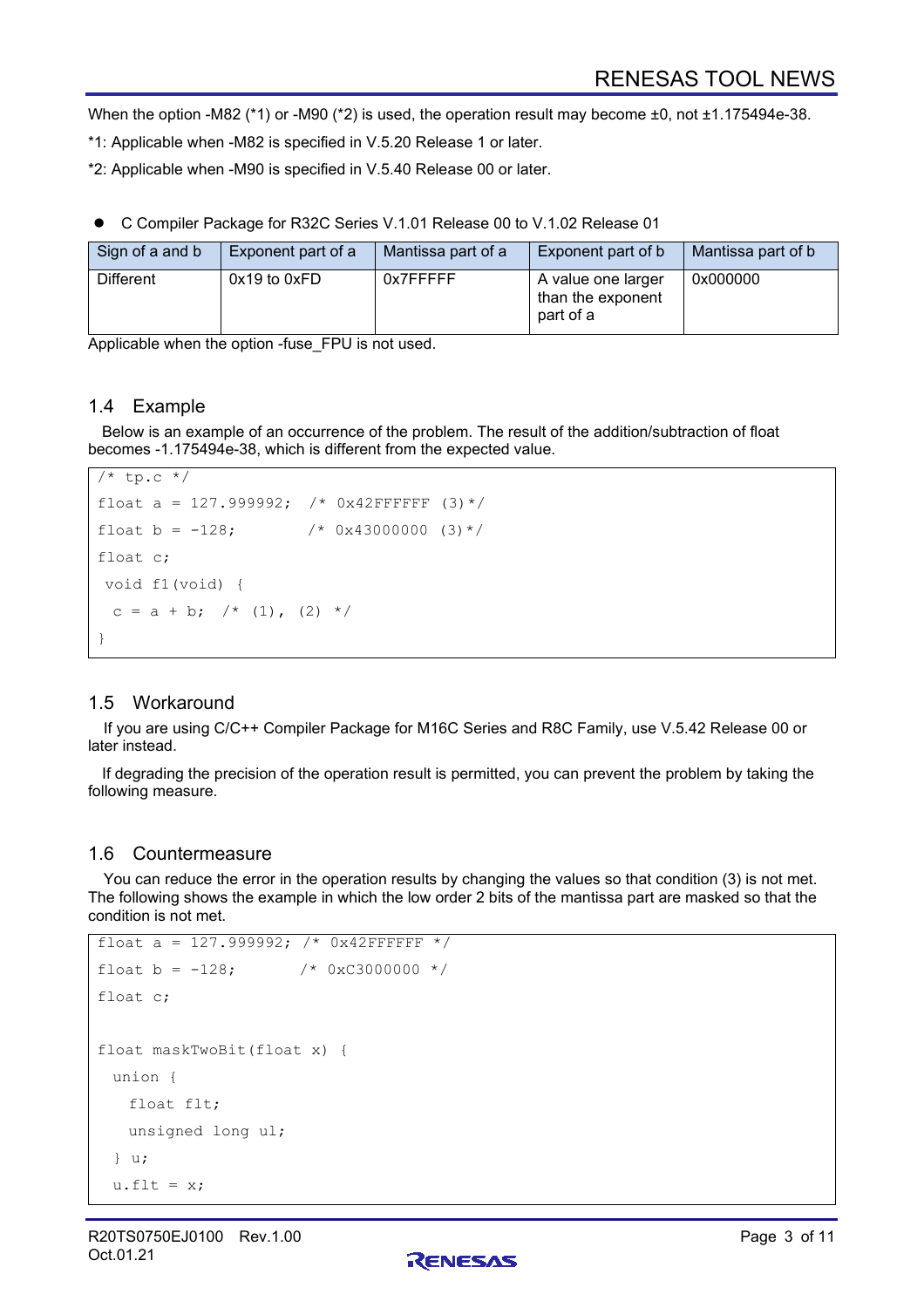```
if ((u.u1 & 0x7FFFFEUL) == 0x7FFFFEUL) u.ul &= 0xFFFFFFFCUL;
  }
  return u.flt;
}
void main(void) {
 a = maskTwoBit(a); // addedb = maskTwoBit(b); // addedc = a + b;
}
```
In the example, the operation result (c) is -0.000000000000028421709430.

1.7 Schedule for Fixing the Problem

We do not plan to fix it.

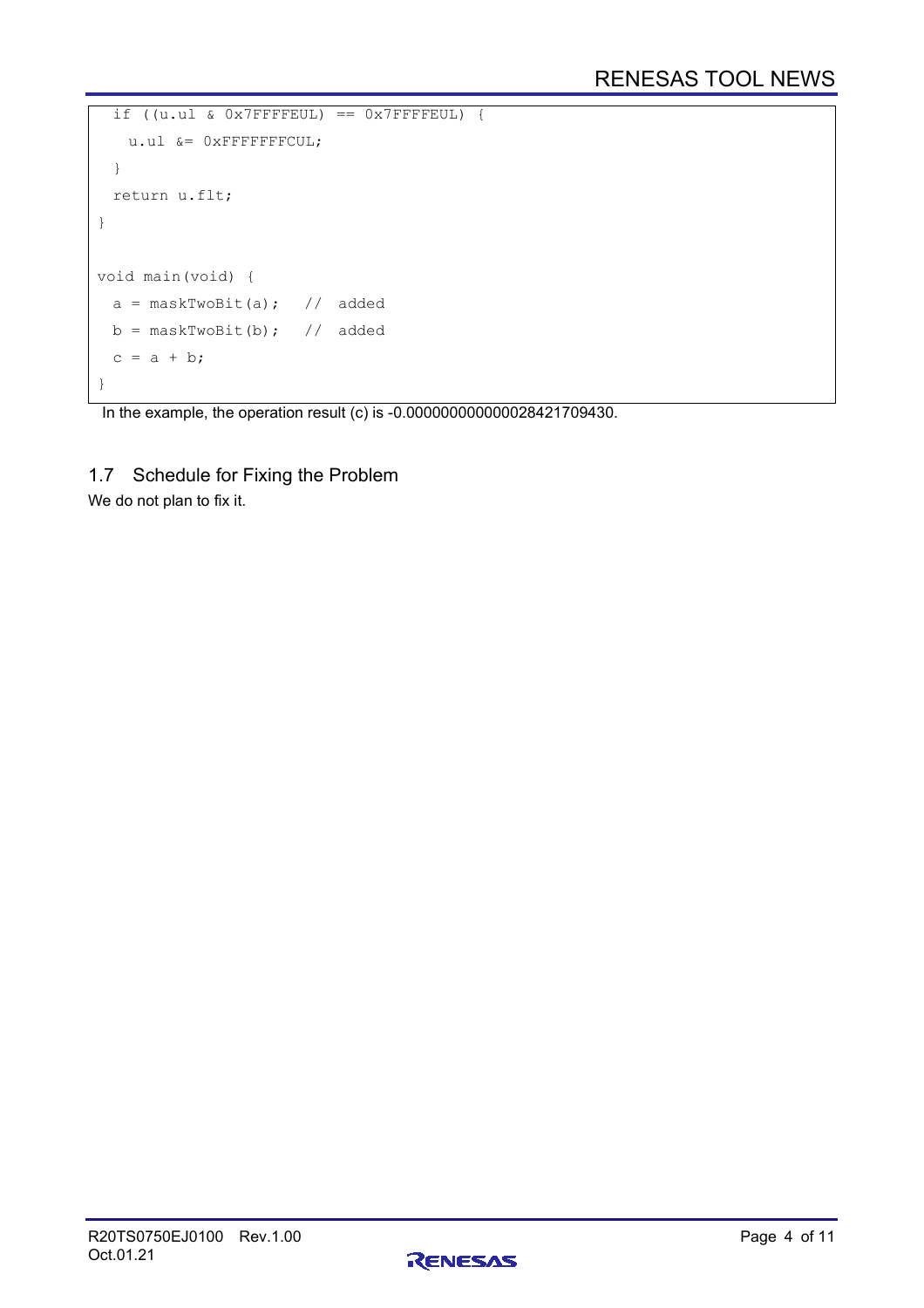# 2. Performing the addition/subtraction of double-precision floating-point data (1)

### 2.1 Applicable Products

- C/C++ Compiler Package for M16C Series and R8C Family V.1.00 Release 00 to V.5.40 Release 00
- C Compiler Package for M32C Series V.1.00 Release 1 to V.5.40 Release 00

#### 2.2 Details

If the result of adding/subtracting double-precision floating-point data meets certain conditions, the error in the operation result may become greater than expected. Note if the subtraction of a close value results in cancellation of significant digits, the error becomes a maximum of ±1.00e-13.

#### 2.3 Conditions

The problem may arise if all the conditions from (1) to (3) are met.

- (1) The code that performs the addition/subtraction of double-precision floating-point data is specified.
- (2) The output code for (1) is the call of the runtime library function  $f8$ add or  $f8$ sub.
- (3) One of the conditions from (3-1) to (3-3) is met.

(3-1) When the operation in (1) is expressed as an addition (a+b or b+a), the conditions in (3-1-1) and (3- 1-2) are met.

(3-1-1) The sign and exponent parts of a and b are the same.

(3-1-2) The following bits are 1 in the mantissa part of a or b.

- C/C++ Compiler Package for M16C Series and R8C Family
	- Bit  $1(*)$  to bit 8
- C Compiler Package for M32C Series
- Bit 0 to bit 7

\*The bits are numbered so that the LSB is bit 0. This applies throughout this document.

(3-2) When the operation in (1) is expressed as an addition (a+b or b+a), in which the exponent part of a is smaller than that of b and their difference is expressed as d, the conditions in (3-2-1) and (3-2-2) are met.

(3-2-1) The value of d meets one of the following.

- In the range from 1 to 7
- In the range from 9 to 15
- In the range from 17 to 23
- In the range from 25 to 31
- In the range from 33 to 39
- In the range from 41 to 45

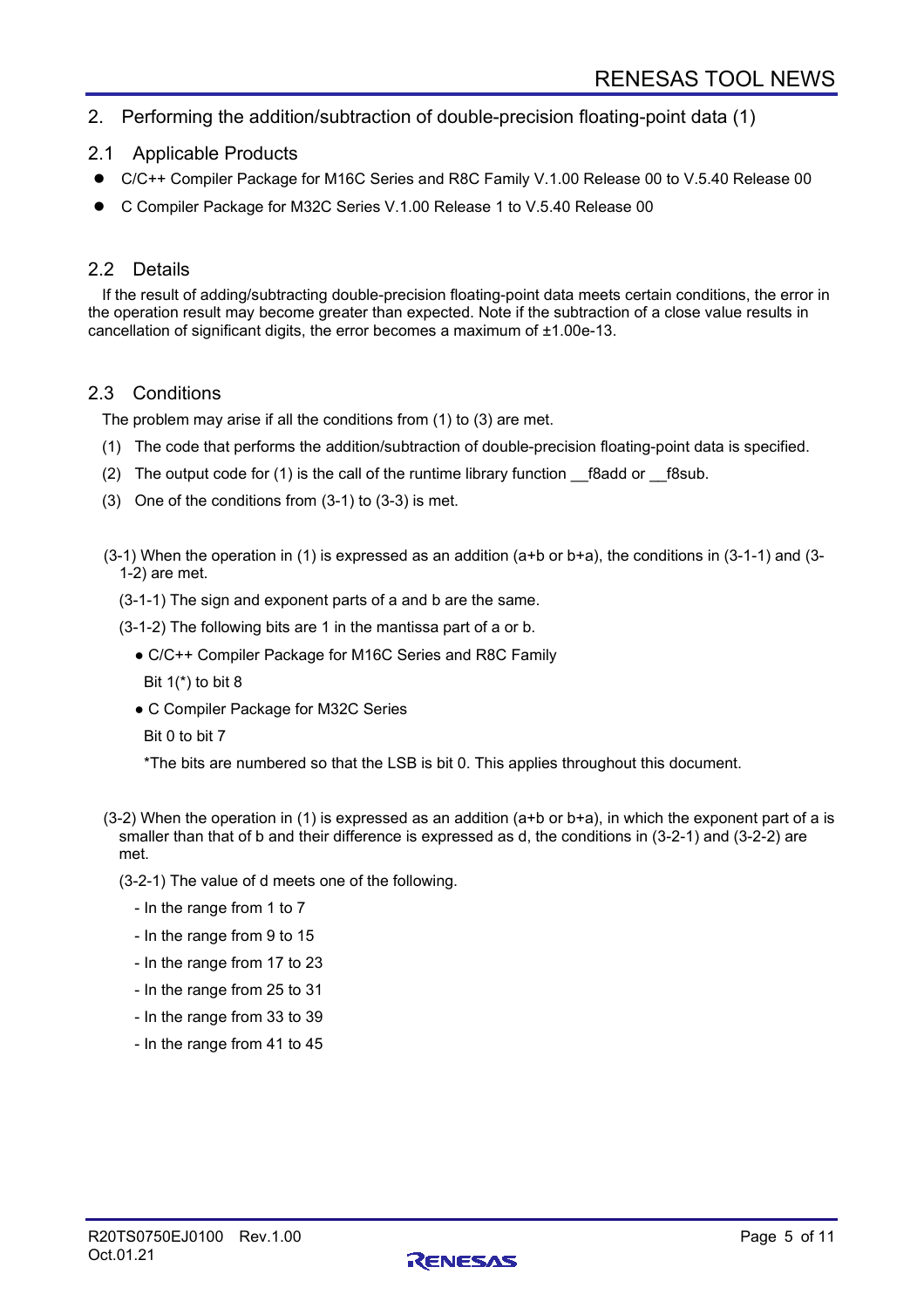(3-2-2) The following bits are 1 in the mantissa part of a or b (including the implicit leading bit).

● C/C++ Compiler Package for M16C Series and R8C Family

Bit d to bit  $(d+7)$ 

- C Compiler Package for M32C Series
- Bit  $(d-1)$  to bit  $(d+7)$
- $(3-3)$  When the operation in (1) is expressed as an addition  $(a+b)$  or  $b+a$ ), in which the exponent part of a is smaller than that of b and their difference is expressed as d, the conditions in (3-3-1) and (3-3-2) are met.
	- (3-3-1) The sign of a and b are the same.

(3-3-2) The mantissa part of a, which includes the implicit leading bit, is expressed as a1m. The mantissa part of b, which does not include the implicit leading bit, is expressed as b0m. The calculation result of  $((a1m \gg d) + b0m)$  or  $((a1m \gg d) + b0m + 1)$  becomes the following.

● C/C++ Compiler Package for M16C Series and R8C Family

The eight bits from bit 1 to bit 8 and bit 52 are 1.

● C Compiler Package for M32C Series

The nine bits from bit 0 to bit 8 and bit 52 are 1.

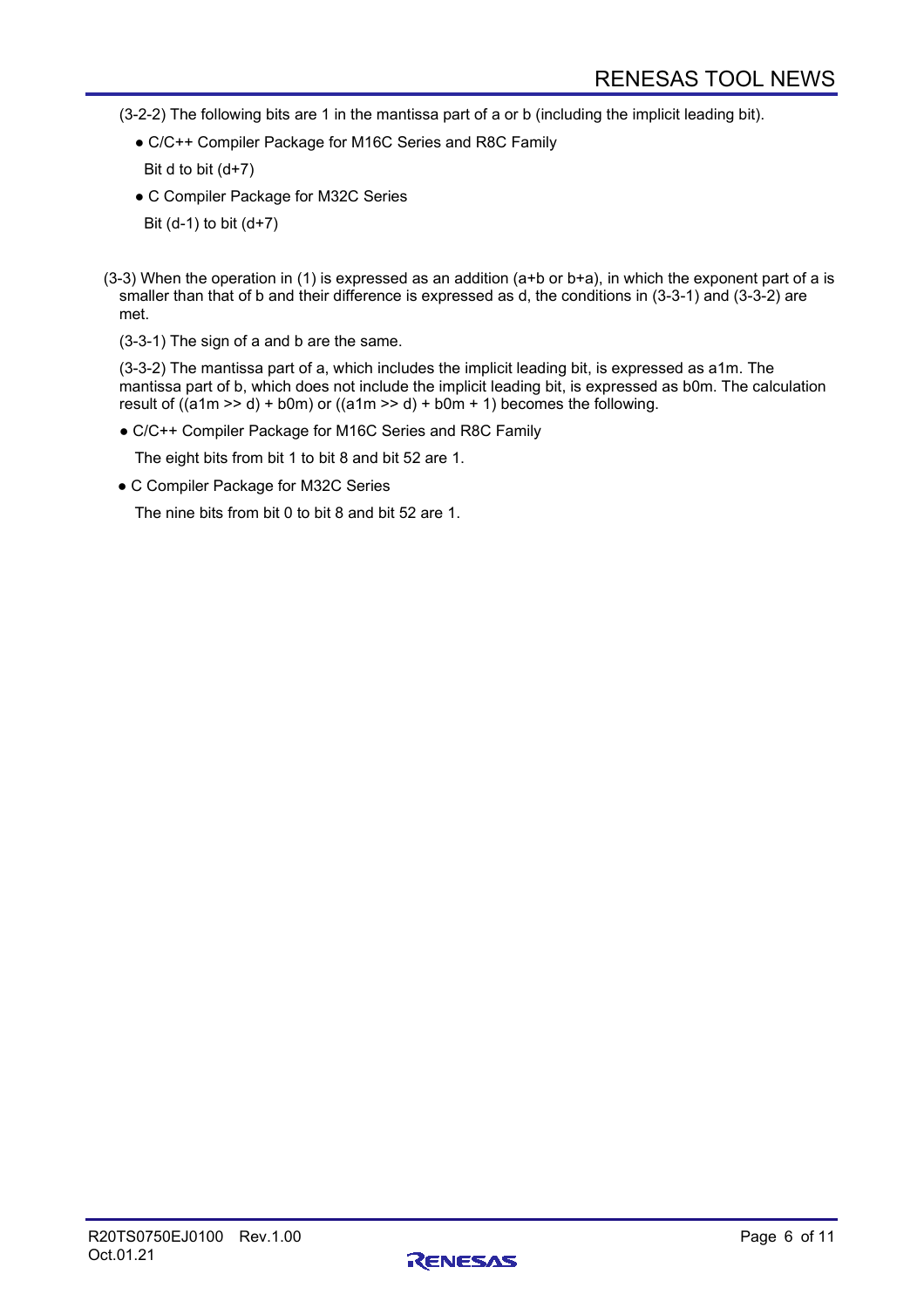# 2.4 Example

Below is an example of an occurrence of the problem.

```
void main(void) {
 /* Condition (3-1) */double a = 255.999999999999997; /* 0x406 FFFFFFFFFFFFFFFFFFF */double b = 128.0; /* 0 \times 40600000000000000 */
 double c = a + b; /* (1)(2) *//* Although the expected value of c is 384.000... (0x4078000000000000),
  * the result is 383.99999999998545(0x4077FFFFFFFFFFF00). *//* Condition (3-2) */a = 127.9999999999999992; /* 0x405FFFFFFFFFFFFFFFFFF */b = -128.0; /* 0xC060000000000000 */
 c = a + b; /* (1)(2) */
 /* Although the expected value of c is 
  * -0.000000000000014210…(0xBD10000000000000), the result is
  * -0.000000000007275957... (0xBDA0000000000000000). *//* Condition (3-3) */a = 127.999999999999955; /* 0x405FFFFFFFFFFFFFF60 */b = 192.00000000000004; /* 0x4068000000000000E */
 c = a + b; /* (1)(2) */
  /* Although the expected value of c is
  * 319.99999999999994(0x4073FFFFFFFFFFFF), the result is 
   * 319.99999999998545(0x4073FFFFFFFFFF00). */
}
```
# 2.5 Workaround

If you are using C/C++ Compiler Package for M16C Series and R8C Family, use V5.42 Release 00 or later instead.

If you are using C Compiler Package for M32C Series, use V.5.41 Release 00 or later instead.

Note that "3. Performing the addition/subtraction of double-precision floating-point data (2)" may apply. Read the following sections as well.

### 2.6 Schedule for Fixing the Problem

We do not plan to fix it.

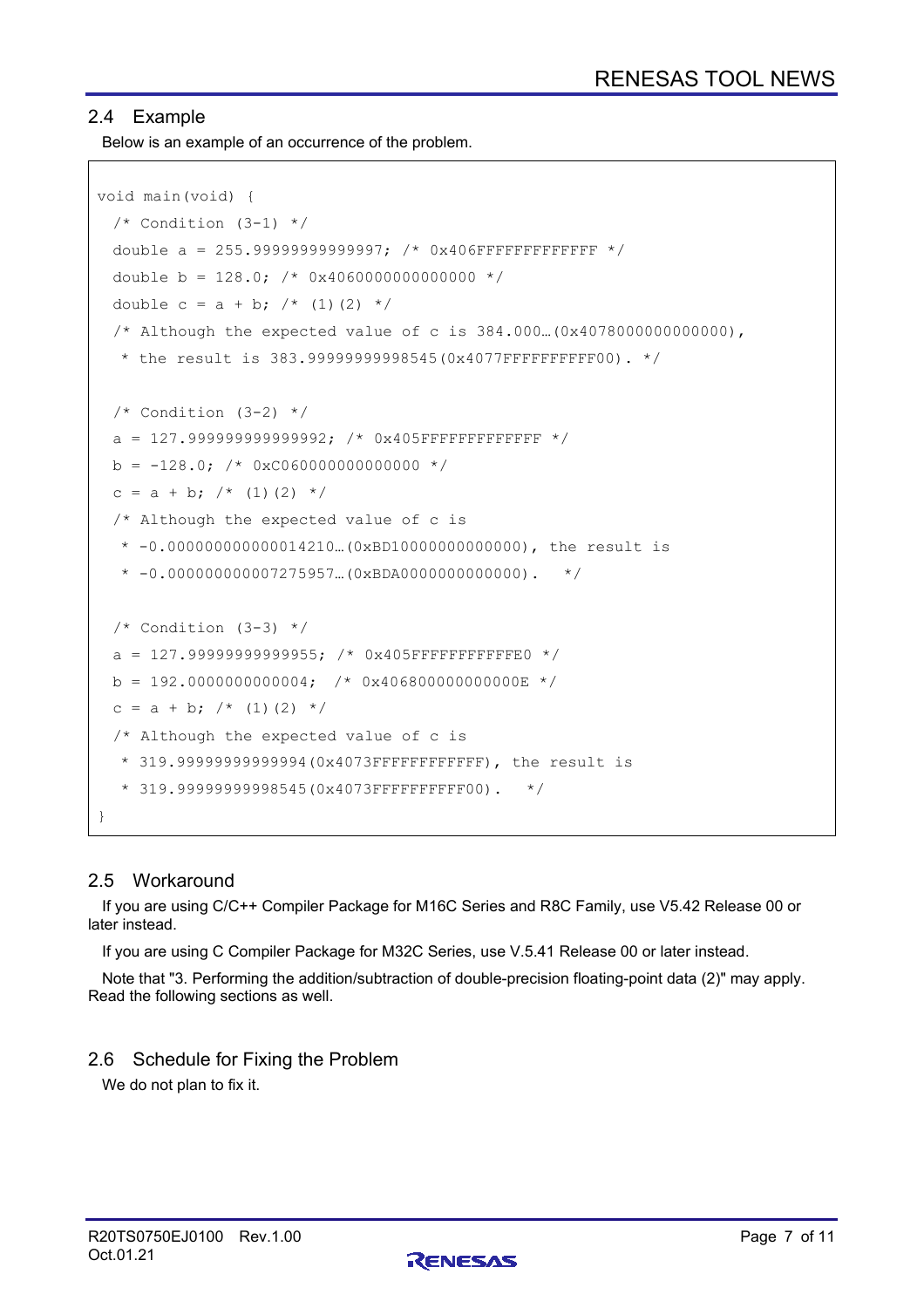- 3. Performing the addition/subtraction of double-precision floating-point data (2)
- 3.1 Applicable Products
	- C/C++ Compiler Package for M16C Series and R8C Family V.5.42 Release 00 to V.6.00 Release 00
	- C Compiler Package for M32C Series V.5.41 Release 00 to V.5.42 Release 00
	- C Compiler Package for R32C Series V.1.01 Release 00 to V.1.02 Release 01

# 3.2 Details

The result of adding/subtracting double-precision floating-point data may become ±2.2250738585072014e-308 (the minimum value that can be expressed in the double-precision floatingpoint format).

# 3.3 Conditions

The problem may arise if all the conditions from (1) to (3) are met.

- (1) The code that performs the addition/subtraction of double-precision floating-point data is specified.
- (2) The output code for (1) is the call of the runtime library function  $\beta$  f8add or  $\beta$ 8sub.
- (3) When the operation in (1) is expressed as an addition (a+b or b+a), the sign, exponent, and mantissa parts for the applicable products and versions meet the following tables.

 C/C++ Compiler Package for M16C Series and R8C Family V.5.42 Release 00 to V.6.00 Release 00 Either Condition 1 or 2 is met.

| Condition | Sign of          | Exponent part     | Mantissa part of a  | <b>Exponent part</b>                                 | Mantissa part of b |
|-----------|------------------|-------------------|---------------------|------------------------------------------------------|--------------------|
|           | a and b          | of a              |                     | of b                                                 |                    |
|           | <b>Different</b> | $0x36$ to $0x7FD$ | $0x$ FFFFFFFFFFFFFF | A value one larger<br>than the exponent<br>part of a | 0x0000000000000    |
|           | <b>Different</b> | 0x35 to 0x7FD     | 0xFFFFFFFFFFFFFF    | A value one larger<br>than the exponent<br>part of a | 0x0000000000000    |

#### C Compiler Package for M32C Series V.5.41 Release 00 to V.5.42 Release 00

| Sign of<br>a and b | Exponent part of a | Mantissa part of a | Exponent part of b                                   | Mantissa part of b |
|--------------------|--------------------|--------------------|------------------------------------------------------|--------------------|
| <b>Different</b>   | $0x36$ to $0x7FD$  | 0xFFFFFFFFFFFFFF   | A value one larger<br>than the exponent<br>part of a | 0x0000000000000    |

#### C Compiler Package for R32C Series V.1.01 Release 00 to V.1.02 Release 01

| Sign of          | <b>Exponent part</b> | Mantissa part of a | Exponent part of b                                   | Mantissa part of b |
|------------------|----------------------|--------------------|------------------------------------------------------|--------------------|
| a and b          | of a                 |                    |                                                      |                    |
| <b>Different</b> | $0x36$ to $0x7FD$    | 0xFFFFFFFFFFFFFF   | A value one larger<br>than the exponent<br>part of a | 0x0000000000000    |

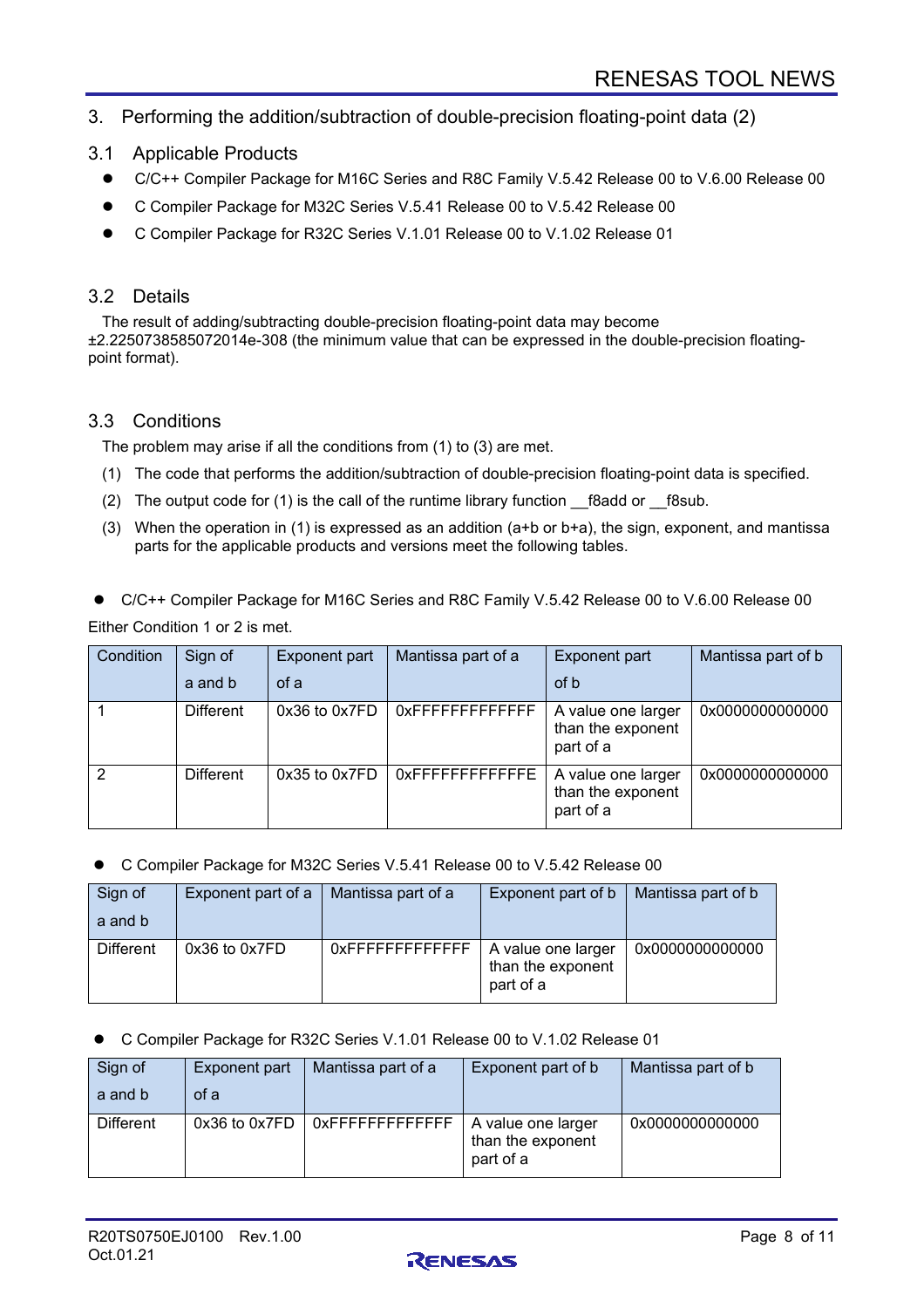# 3.4 Example

Below is an example of an occurrence of the problem.

```
/* tp.c */double a = 127.999999999999999997 /* 0x405FFFFFFFFFFFFFFFFF (3)*/
double b = -128; \frac{128}{5} /* 0xC0600000000000000 (3)*/
double c;
void f1(void) {
 c = a + b; /* (1), (2) */
}
```
In the example, the operation result (variable c) of 127.99999999999999 (variable a) + -128.0 (variable b) should be -0.0000000000000142108547152..., but the result becomes -2.2250738585072014e-308.

#### 3.5 Countermeasure

You can reduce the error in the operation results by changing the values so that condition (3) is not met. The following shows the example in which the low order 2 bits of the mantissa part are masked so that the condition is not met.

```
double a = 127.99999999999999; 
double b = -128;
double c;
double maskTwoBit(double x) {
  union {
    double dbl;
    unsigned long long ull;
  } u;
 u.dbl = x; if ((u.ull & 0xFFFFFFFFFFFFEULL) == 0xFFFFFFFFFFFFEULL) {
    u.ull &= 0xFFFFFFFFFFFFFFFCULL;
  }
  return u.dbl;
}
void main(void) {
 a = maskTwoBit(a); // addedb = maskTwoBit(b); // added
 c = a + b;
}
```
In the example, the operation result (c) is -0.000000000000028421709430.

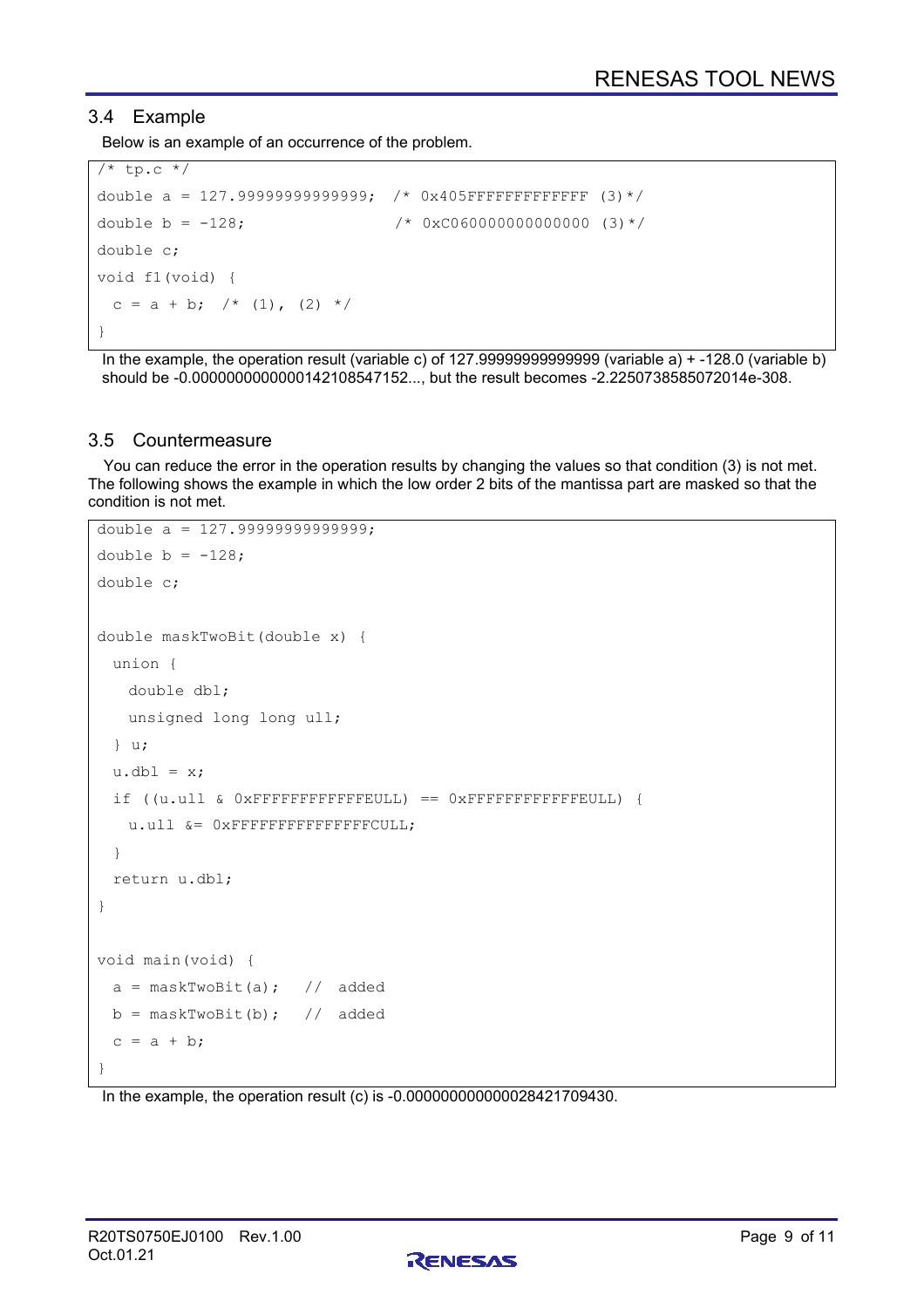3.6 Schedule for Fixing the Problem We do not plan to fix it.